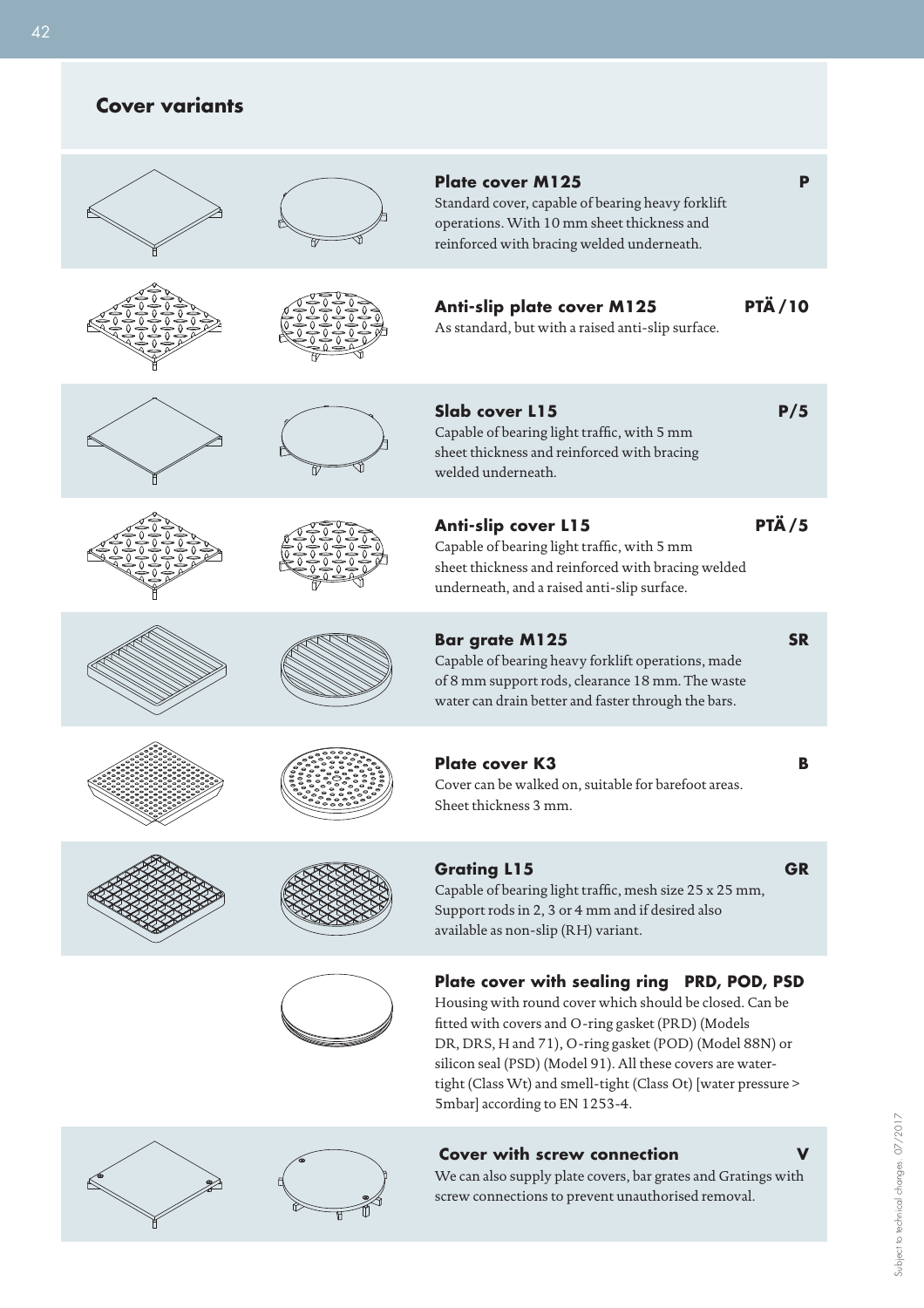## **Absorber**





### **Absorber ZYA**

Absorber for discharge of pressure drained, hot exhaust quantities. Of cylindrical construction, with a lateral, tangential intake, a connection for vapour exhaust, and an outlet. It has an integrated air trap, and the inspection glass can be removed for inspection purposes. Surface grain blasted.

## **Description for use in tenders**

Absorber, Model ZYA, cylinder shape, with a lateral, tangential intake, a connection for vapour exhaust, and an outlet. It has an integrated air trap and the inspection glass can be removed for inspection purposes. Surface grain blasted.

| Dimensions:               |                                   |                |                                      |                |  |
|---------------------------|-----------------------------------|----------------|--------------------------------------|----------------|--|
| Nominal width DN 1:       | $\cdot$ DN 100                    | $\cdot$ DN 150 | $\cdot$ DN 200                       | $\cdot$ DN 250 |  |
| Nominal width DN 2:       | $\cdot$ DN 50                     | $\cdot$ DN 70  | $\cdot$ DN 100                       | $\cdot$ DN 150 |  |
| Grade:                    | $\cdot$ $\cdot$ 1.4301 [AISI 304] |                | • 1.4571 [AISI 316 Ti] <sup>1)</sup> |                |  |
| Lateral connection piece: | $\cdot$ DN 50                     | $\cdot$ DN 70  | $\cdot$ DN 100                       | $\cdot$ DN 150 |  |
| Other Optionen:           | • without inspection glass        |                | • without vapour exhaust             |                |  |

**We will be pleased to provide a description for specific objects for use in tenders.**

1) If grade 1.4571 is used (AISI 316Ti) some components may be made of grade 1.4404 (AISI 316) for construction reasons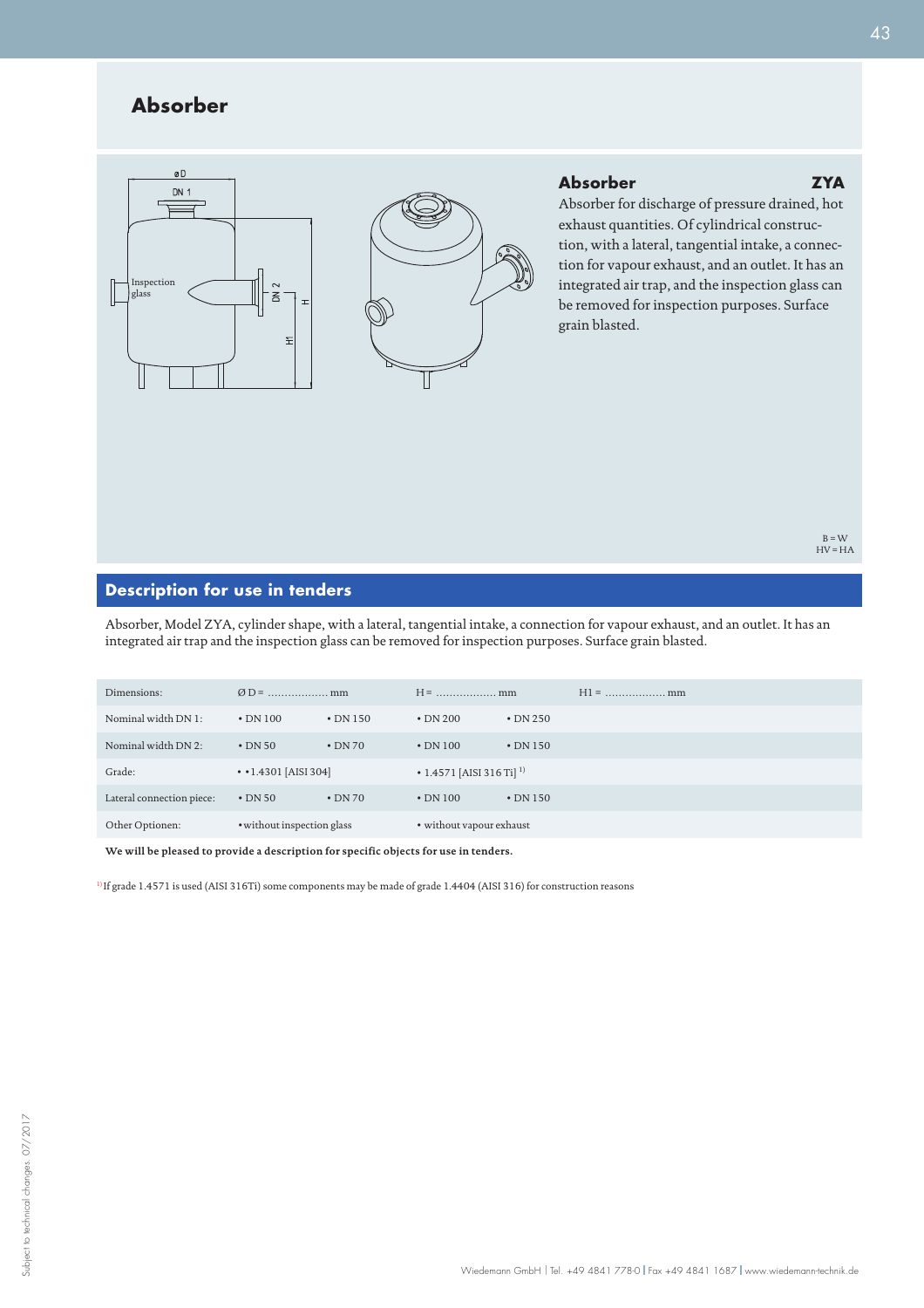## **Cover variants**







## **Funnel (tundish) TRKN**

For draining several smaller extensions (machine drainage). Standard version with normal floor drainage (TRKN).

This means the floor can also be drained. We can also supply a small floor drain (TRKG). This denotes a small inlet slit (circumferentially 1.5 mm) available for floor drainage.

> $B = W$  $HV = HA$

| <b>Model</b>         | <b>Suitable for floor inlet</b>    | ØDI<br>[mm] | H1<br>[mm] | <b>Flow rate</b><br>[1/s] |
|----------------------|------------------------------------|-------------|------------|---------------------------|
| T-71-070-TRK         | 71-070-E-S<br>71-070-RD-S          | 242         | 250        | max. 1.5                  |
| T-71-100-TRK         | 71-100-E-S<br>71-100-RD-S          | 242         | 250        | max. 2.8                  |
| T-71-150-TRK         | 71-150-E-S<br>71-150-RD-S          | 315         | 300        | max. 8.2                  |
| T-71-200-TRK         | 71-200-E-S<br>71-200-RD-S          | 390         | 350        | max. 12.5                 |
| <b>T-DRS-070-TRK</b> | DRS-070-E-S<br>DRS-070-RD-S        | 242         | 250        | max. 1.5                  |
| <b>T-DRS-100-TRK</b> | DRS-100-E-S<br><b>DRS-100-RD-S</b> | 242         | 250        | max. 2.8                  |
| <b>T-DRS-150-TRK</b> | DRS-150-E-S<br>DRS-150-RD-S        | 315         | 300        | max. 8.2                  |
| T-DRS-200-TRK        | <b>DRS-200-E-S</b><br>DRS-200-RD-S | 390         | 350        | max. 12.5                 |

**Grade**

Optional

 $1.4301$  (AISI 304)  $1.4571$  (AISI 316 Ti)<sup>1)</sup>

## **Description for use in tenders**

Conical funnel, Model TRKN. For machine and floor drainage (leakage water ...). Surface grain blasted.

| Nominal width:            | $\cdot$ DN 70                 | $\cdot$ DN 100 | $\cdot$ DN 150                             | $\cdot$ DN 200 |
|---------------------------|-------------------------------|----------------|--------------------------------------------|----------------|
| Grade:                    | $\cdot$ 1.4301 [AISI 304]     |                | $\cdot$ 1.4571 [AISI 316 Ti] <sup>1)</sup> |                |
| Floor drainage:           | • Small floor drainage (TRKG) |                |                                            |                |
| Lateral connection piece: | $\cdot$ DN 50                 | $\cdot$ DN 70  | $\cdot$ DN 100                             |                |

**We will be pleased to provide a description for specific objects for use in tenders.**

1) If grade 1.4571 is used (AISI 316Ti) some components may be made of grade 1.4404 (AISI 316) for construction reasons.